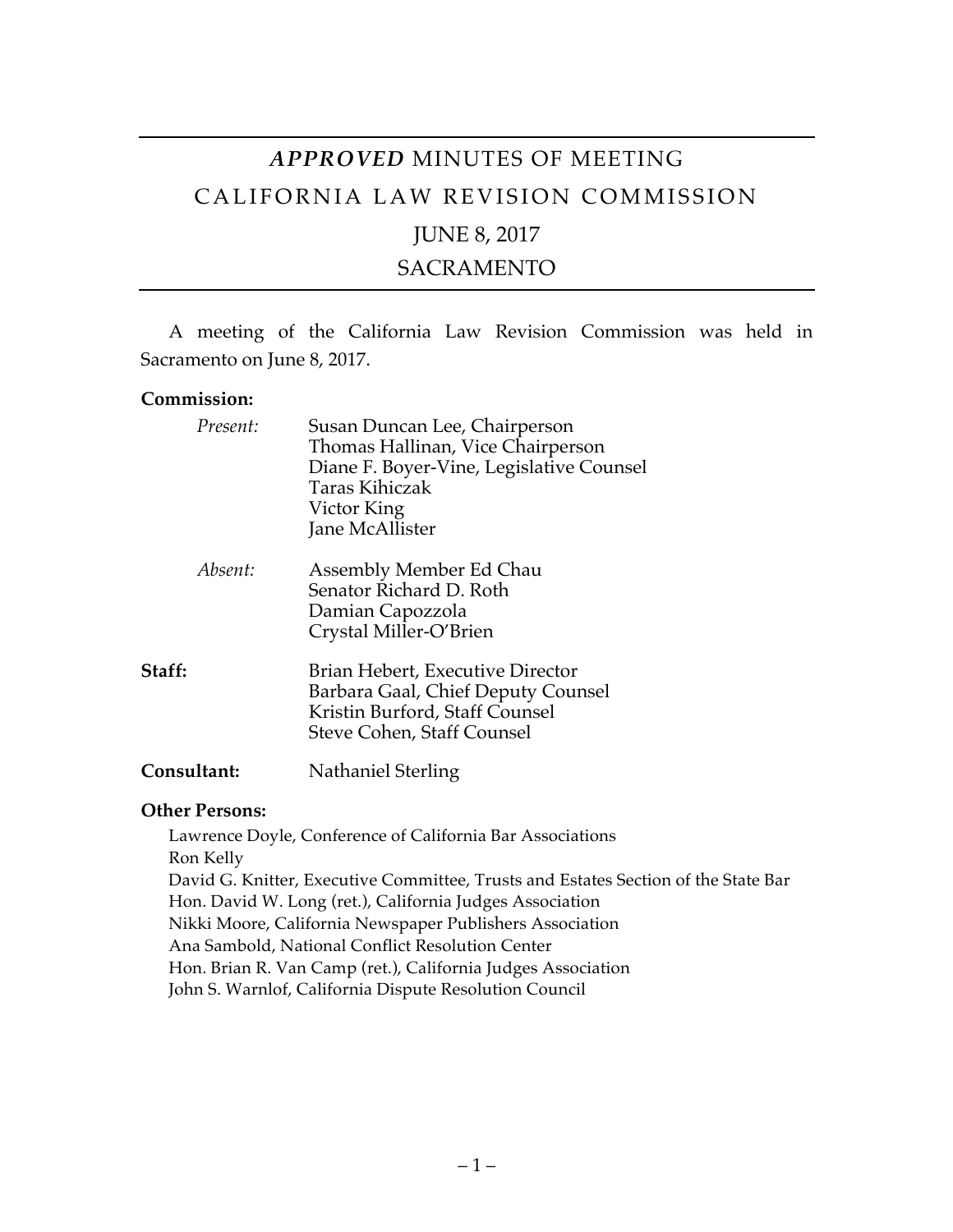#### CONTENTS

| Study K-402 - Relationship Between Mediation Confidentiality and Attorney Malpractice and |
|-------------------------------------------------------------------------------------------|
| Study L-4100 — Nonprobate Transfers: Creditor Claims and Family Protections               |
|                                                                                           |
|                                                                                           |

# 1 **APPROVAL OF ACTIONS TAKEN**

2 Unless otherwise indicated, the Commission decisions noted in these Minutes 3 were approved by all members present at the meeting. If a member who was 4 present at the meeting voted against a particular decision, abstained from voting,

5 or was not present when the decision was made, that fact will be noted below.

# 6 MINUTES OF APRIL 13, 2017, COMMISSION MEETING

7 Memorandum 2017-18 presented a draft of the Minutes of the April 13, 2017,

### 8 meeting. The Commission approved the Minutes as submitted.

9 (*Commissioner Hallinan was not present when this decision was made.*).

### 10 ADMINISTRATIVE MATTERS

### 11 **Report of Executive Director**

12 The Executive Director noted that there was no change to the Commission's 13 budget in the Governor's May Revision.

 The Executive Director asked for Commission guidance on whether to change any of the staff's existing practices regarding the scheduling of the start and stop times and lunch breaks for Commission meetings. Under those practices, the staff endeavors to:

- 18 Avoid very early flights to the meeting.
- 19 Provide a meaningful lunch break, with occasional longer lunches 20 on special occasions.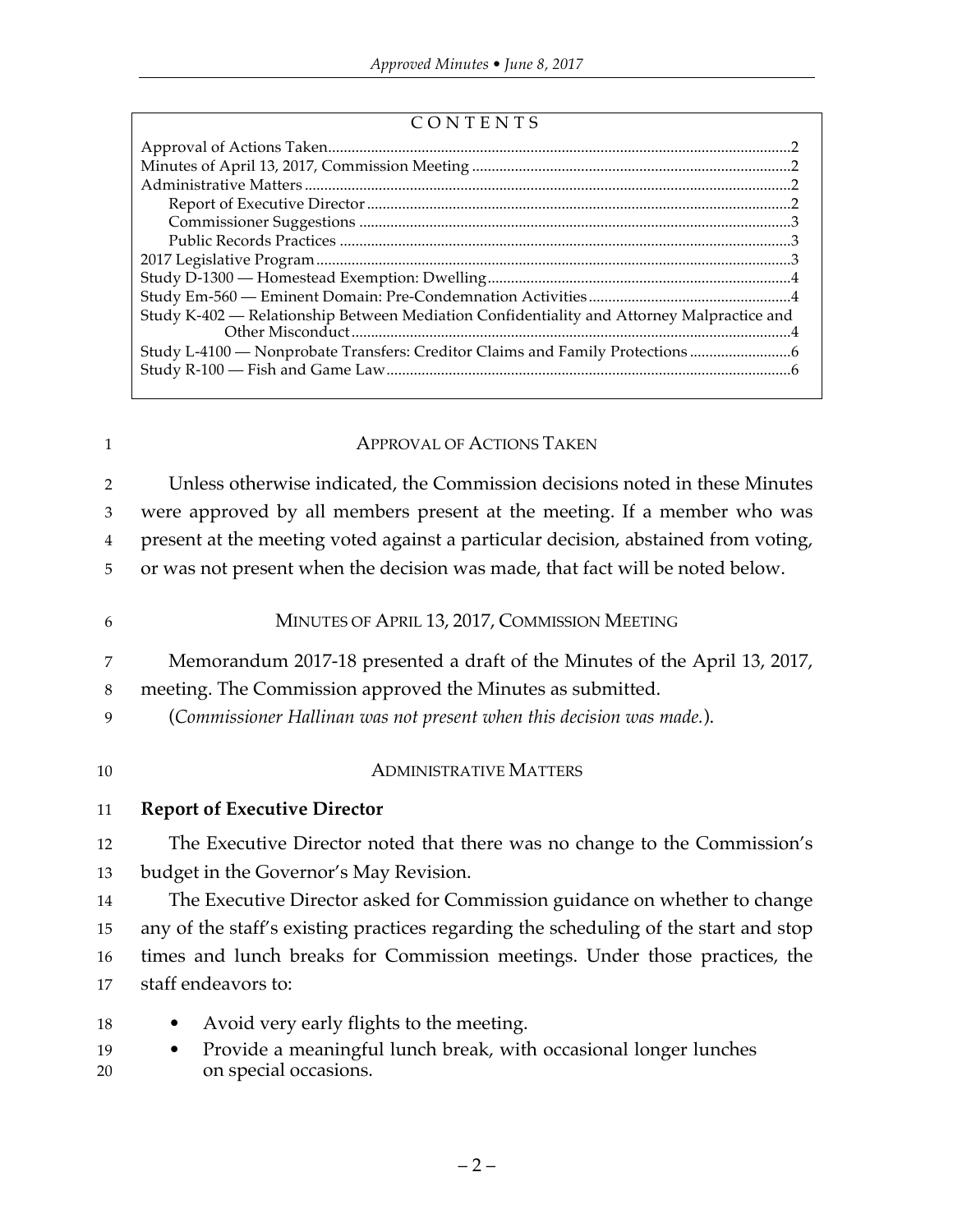• Provide enough meeting time to get through the material scheduled for consideration.

 • To the extent compatible with the prior goals, avoid unduly late return flights.

 The Commission directed the staff to continue those practices without change.

 (*Commissioner Hallinan was not present when this decision was made. Commissioner King abstained.*)

### **Commissioner Suggestions**

No new Commissioner suggestions were made.

#### **Public Records Practices**

 The Commission considered Memorandum 2017-21, discussing whether to adjust the Commission's practices to accommodate the holding in *City of San Jose v. Superior Court*, 2 Cal. 5th 608 (2017). The Commission decided to postpone making any final decision on that topic until its August 2017 meeting. Memorandum 2017-21 will be placed on the agenda for that meeting, along with a supplemental memorandum discussing records held by former commissioners. (*Commissioner Hallinan was not present when this decision was made. Commissioner King abstained.*)

## 20 2017 LEGISLATIVE PROGRAM

 The Commission considered Memorandum 2017-22, discussing the Commission's 2017 Legislative Program. The Commission made the following decisions:

- The Commission accepted the amendment to AB 1034 (Chau) that was set out in the memorandum. The Commission will revise its recommendation to use the amended language. (*Commissioner Hallinan was not present when this decision was made.*)
- The Commission approved the Comment revisions proposed by staff to reflect the March 13, 2017, amendment of AB 905 (Maienschein). (*Commissioner Hallinan was not present when this decision was made. Commissioner Boyer-Vine abstained.*)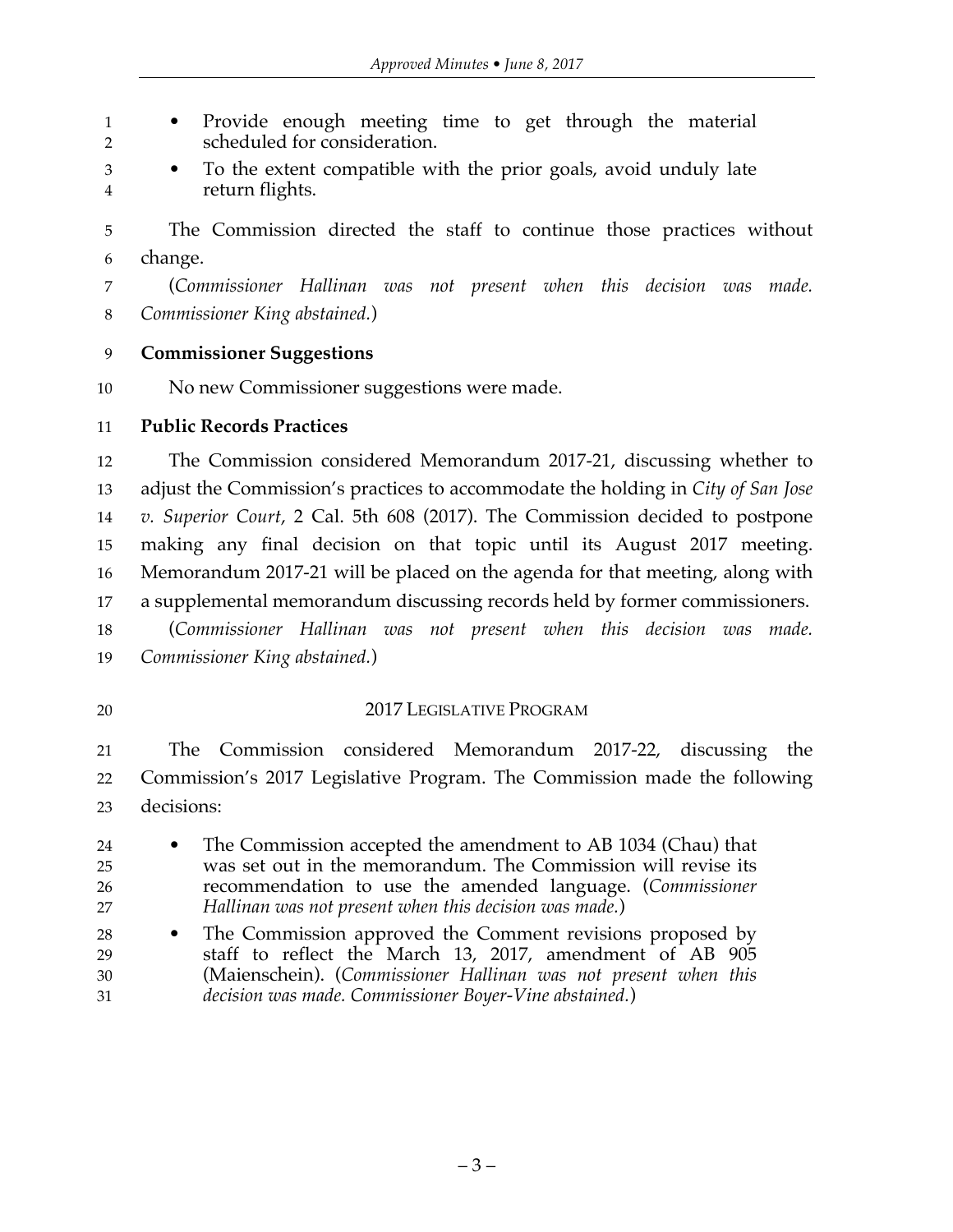| $\mathbf{1}$   | STUDY D-1300 — HOMESTEAD EXEMPTION: DWELLING                                                                         |
|----------------|----------------------------------------------------------------------------------------------------------------------|
| $\overline{2}$ | The Commission considered Memorandum 2017-25, presenting a draft                                                     |
| 3              | tentative recommendation relating to the procedure used to approve the sale of a                                     |
| $\overline{4}$ | dwelling to satisfy a judgment creditor. The Commission approved the draft for                                       |
| 5              | circulation as a tentative recommendation.                                                                           |
| 6              | (Commissioner Hallinan was not present when this decision was made.)                                                 |
| 7              | STUDY EM-560 - EMINENT DOMAIN: PRE-CONDEMNATION ACTIVITIES                                                           |
| 8              | The Commission considered Memorandum 2017-27, relating to the statutory                                              |
| 9              | procedure for compensation of a property owner in connection with pre-                                               |
| 10             | condemnation activity. The Commission approved the draft for circulation as a                                        |
| 11             | tentative recommendation.                                                                                            |
| 12             | (Commissioner Hallinan was not present when this decision was made.)                                                 |
| 13             | STUDY K-402 - RELATIONSHIP BETWEEN MEDIATION CONFIDENTIALITY AND                                                     |
| 14             | <b>ATTORNEY MALPRACTICE AND OTHER MISCONDUCT</b>                                                                     |
| 15             | Commission considered Memorandum 2017-30<br>The<br>(draft<br>tentative                                               |
| 16             | recommendation) and its First and Second Supplements. The Commission also                                            |
| 17             | considered Memorandum 2017-31 (public comment).                                                                      |
| 18             | The Commission made the following decisions:                                                                         |
| 19<br>20       | <b>Implementation of April Decisions on Mediator Testimony and Other</b><br>Requests for Evidence From a Mediator    |
| 21             | The Commission approved the staff's implementation of the decisions that                                             |
| 22             | the Commission made in April relating to mediator testimony and other requests                                       |
| 23             | for evidence from a mediator (see First Supplement to Memorandum 2017-30,                                            |
| 24             | pp. 1-3).                                                                                                            |
| 25             | <b>Access to Mediator Communications</b>                                                                             |
| 26             | Proposed Evidence Code Section 1120.5 should be revised as shown in                                                  |
| 27             | strikeout and underscore below:                                                                                      |
| 28             | 1120.5. (a) A communication or a writing that is made or                                                             |
| 29             | prepared for the purpose of, or in the course of, or pursuant to, a                                                  |
| 30             | mediation or a mediation consultation, is not made inadmissible, or                                                  |
| 31<br>32       | protected from disclosure, by provisions of this chapter if both all<br>of the following requirements are satisfied: |
|                |                                                                                                                      |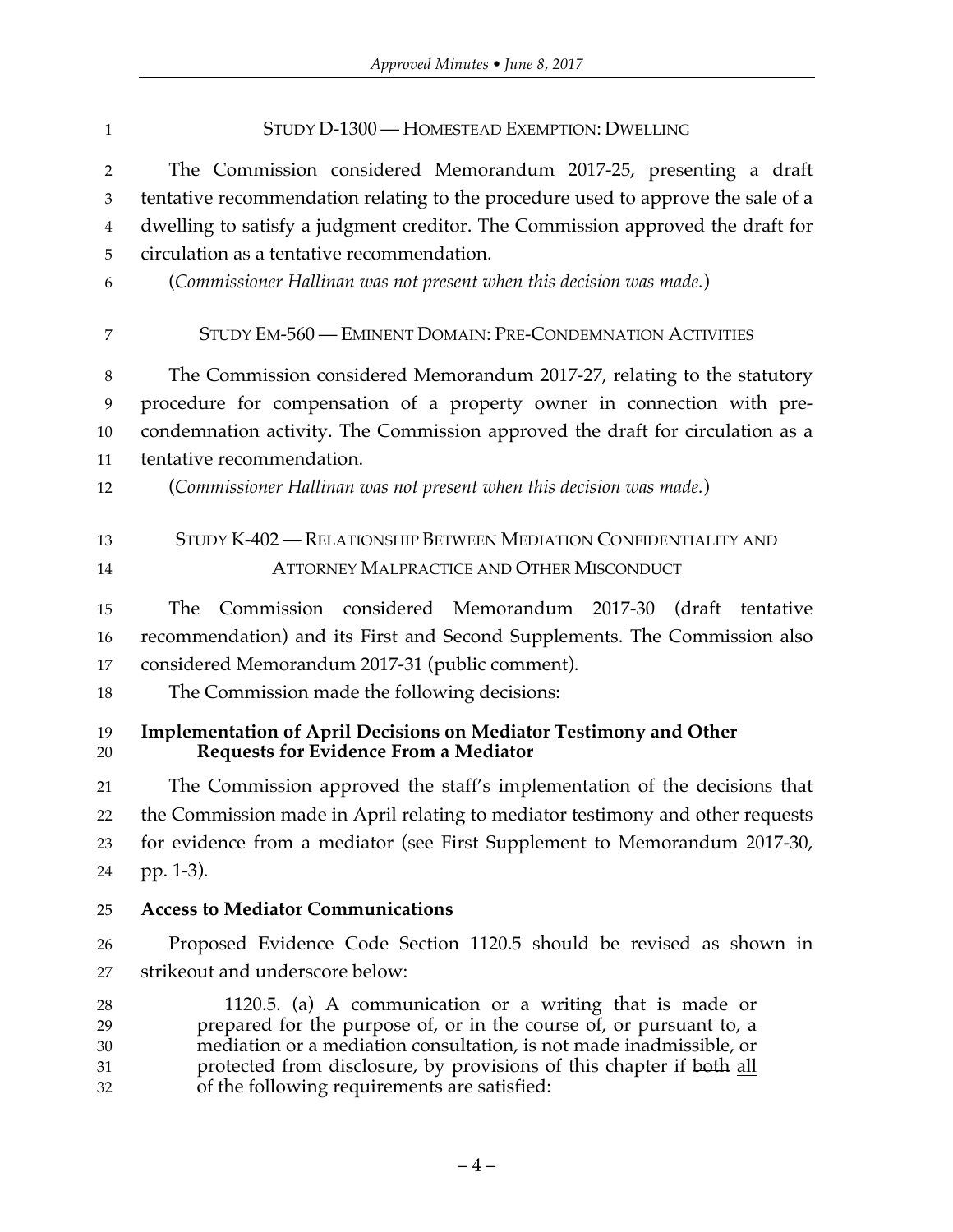| $\mathbf{1}$<br>$\overline{2}$<br>3 | (1) The evidence is relevant to prove or disprove an allegation<br>that a lawyer breached a professional requirement when<br>representing a client in the context of a mediation or a mediation |
|-------------------------------------|-------------------------------------------------------------------------------------------------------------------------------------------------------------------------------------------------|
| $\bf 4$                             | consultation.                                                                                                                                                                                   |
| 5                                   | (2) The evidence is sought or proffered in connection with, and                                                                                                                                 |
| 6                                   | is used pursuant to this section solely in resolving, one or more of                                                                                                                            |
| 7<br>8                              | the following:<br>$(A)$                                                                                                                                                                         |
| 9                                   | (3) The evidence does not constitute or disclose a writing of the                                                                                                                               |
| 10                                  | mediator relating to a mediation conducted by the mediator.                                                                                                                                     |
| 11                                  |                                                                                                                                                                                                 |
|                                     |                                                                                                                                                                                                 |
| 12                                  | (Commissioner King voted against this decision.)                                                                                                                                                |
| 13                                  | The tentative recommendation should include a Note that specifically solicits                                                                                                                   |
| 14                                  | comment on the content and wording of proposed Section $1120.5(a)(3)$ .                                                                                                                         |
| 15                                  | In addition, the Comment to proposed Section 1120.5 should be revised as                                                                                                                        |
| 16                                  | shown in underscore below:                                                                                                                                                                      |
| 17                                  | Under subdivision (e), a mediator generally cannot testify or                                                                                                                                   |
| 18                                  | produce documents pursuant to this section, whether voluntarily                                                                                                                                 |
| 19                                  | or under compulsion of process, regarding a mediation that the                                                                                                                                  |
| 20                                  | mediator conducted. That general rule is subject to the same                                                                                                                                    |
| 21                                  | exceptions stated in Section 703.5, which does not expressly refer to                                                                                                                           |
| 22                                  | documentary evidence.                                                                                                                                                                           |
| 23                                  | For restrictions on obtaining a mediator's electronic records                                                                                                                                   |
| 24                                  | from the mediator's service provider, see 18 U.S.C. § 2702(a);                                                                                                                                  |
| 25                                  | O'Grady v. Superior Court, 139 Cal. App. 4th 1423, 44 Cal. Rptr. 3d                                                                                                                             |
| 26                                  | 72 (2006).                                                                                                                                                                                      |
| 27                                  | Subdivision $(f)$                                                                                                                                                                               |
| 28                                  | The staff should make conforming revisions throughout the proposal as                                                                                                                           |
| 29                                  | necessary to reflect these decisions.                                                                                                                                                           |
| 30                                  | <b>Other Issues</b>                                                                                                                                                                             |

 The drafting issues described at pages 12-14 of the First Supplement to Memorandum 2017-30 should be handled as shown on those pages.

### **Approval of a Tentative Recommendation**

 Subject to the revisions described above, the Commission approved the draft attached to Memorandum 2017-30 as a tentative recommendation, to be posted to the Commission's website and broadly circulated for comment.

 *(Commissioner King voted against this decision. Commissioner Boyer-Vine abstained.)*